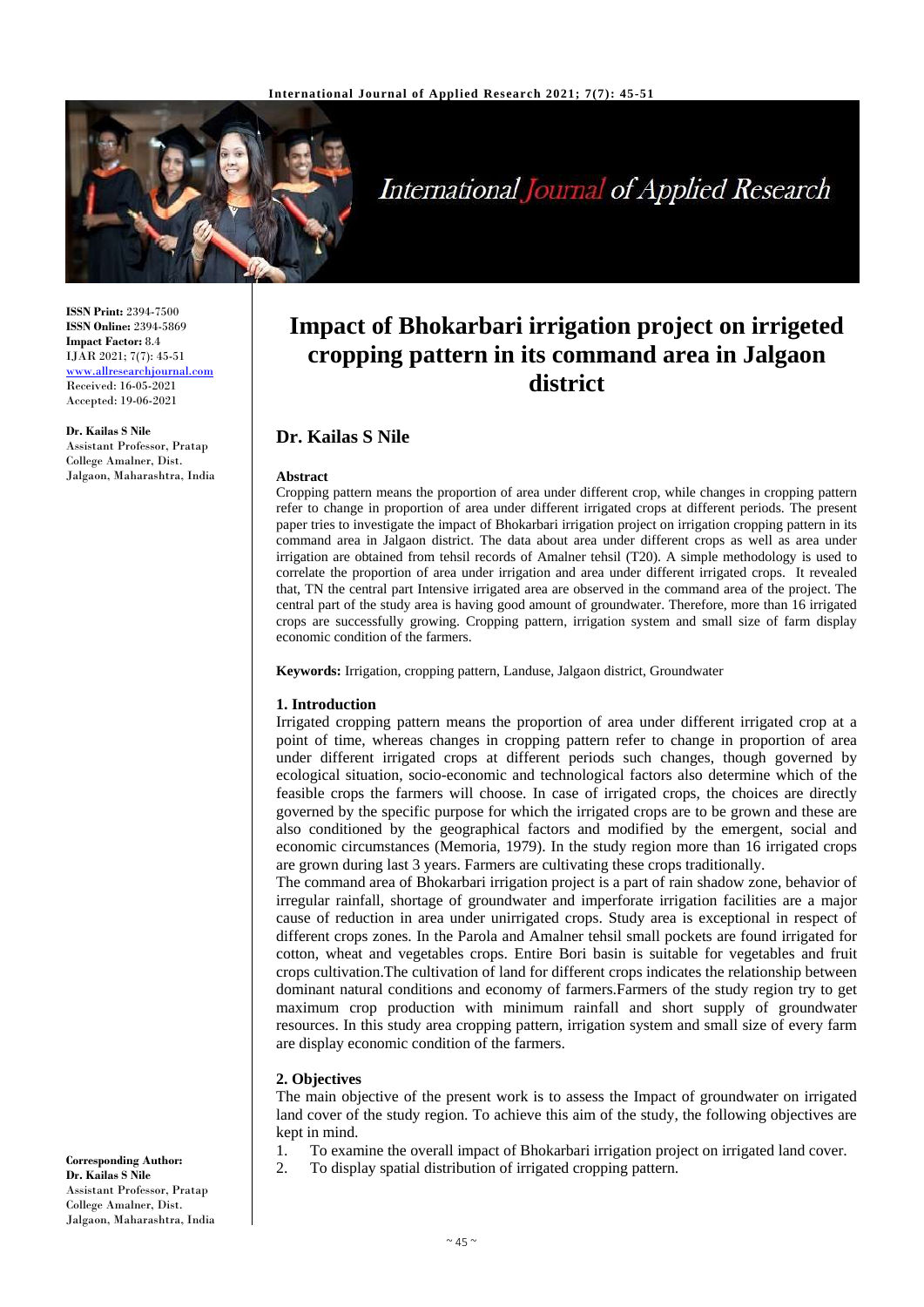#### **3. Study Region**

The study region includes a small watershed of Bhokarbari irrigation project command area, which is a small part of Boribasin in Jalgaon districtselected for detailed study. Bhokarbari irrigation project contracted on small watershed

its tributaries of river Bori in Parola tehsil near bhokarbari village. The overflowing and excess water was released from the Girna irrigation project into the Girna river and then through the Jamada water project,



**Map 1:** Location of study in India

water was diverted to the Jamada left bank canal which connected to the Parola branch canal; then the water reached the Mhaswa water project. From here, water received in the Bhokarbari dam. This extensive expedition of the water of 132 km has enriched the Bhokarbari projects. Command area of bhokarbari irrigation project is an upper part of Bori basin in eastern part of Jalgaon districtbounded by  $20^0$  52' N and  $21^0$  00' N latitudes and 75<sup>0</sup> 5' E and 75<sup>0</sup> 10' E longitudes, covering 137.2300 sq km of land (13723.00 ha). This region includes 27 villages.

# **4. Methodology**

**4.1 Data Base:** The present work is based primary and secondary data. Primary data are collected through the personal interviews of the farmers in rural areas. To collect primary data of 27 villages of the study region, estimating about 100% of the total villages are selected. From each

village approximately 10 farmers are selected for personal interview.

The study of village wise agricultural land cover datahas been collected from tehsil offices of Parola and Amalner Jalgaon district.The data regarding the area under all different irrigated crops in 27 villages of the tehsil was collected from the tehsil office TF20 record.

**4.2 Data Analysis Techniques:** This research work is entirely completed with the help of computer. Considering the nature of voluminous data, it is not possible to analyze such data manually.

1. Microsoft Excel software is used for the analysis of village wise data of cropping pattern. For data analysis *"IF condition command", "Advance filter command"*, "*Conditional formatting"* commands are used.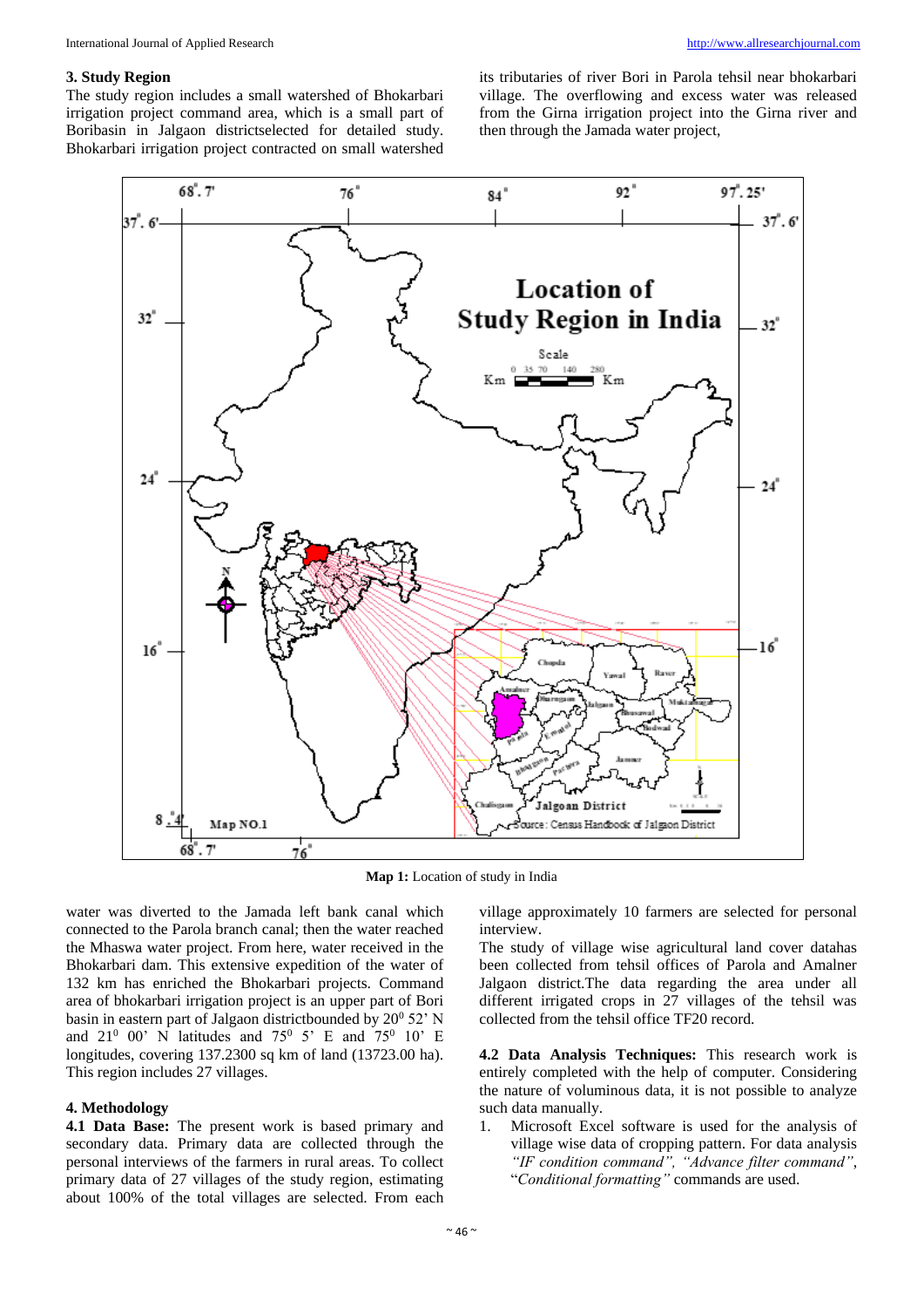**4.3 Cartographic Techniques:** Auto Desk Map software are used to prepare all maps. Considering the village wise boundary maps, all maps are prepared cited below:

- 1. Dot maps are prepared showing spatial distribution of all crops
- 2. By considering the scale, per sq km grids are superimposed on dot maps.
- 3. Dots are then counted in each grid.
- 4. Counted numbers of dots are placed in respective grids.
- 5. With the help of these values of dots, isopleths are drawn.
- 6. According to the intensity of zones, hatching command is used to show the intensity zones of a particular crop. Thus, all maps are prepared showing intensity zones.

# **5. Discussion**

In the study region more than 16 crops are grown during last 3 years. Farmers have cultivated these crops traditionally. It is observed that there are four major crops. Cotton ranks first covering 39.67% of cultivable land followed by jowar 21%, millet 12.68% and pulses 11.04%. This all crops are grown on normal rainfall. It is clear that about 85% area is cultivated depend on natural rainfall. These crops fulfill the requirement of fodder for their cattle and grain for family. Remaining 15% of the total cultivated land is used for other irrigated crops.

In the study region cotton, wheat, vegetables, groundnut and

fruits are significant irrigated crops. Different types of crops require different amount of water in specific seasons.

# **5.1 Spatial Distribution of Irrigated Area**

In the command area of Bhokarbari irrigation project out of total geographical area about 59.32% area of the total cultivated land is irrigated during the study period. These figures clear that irrigated land is significant. To display spatial distribution of irrigated area, village wise dot map is prepared (Map No.2) On this dot map 5 sq. km grids are superimposed and dots are counted from each grid. Counted figures are placed in respective grids and isopleths are drawn to display intensity wise zones of irrigated land. Thus, dot map is transformed into isopleths map showing belt of irrigated area. (Map No.3) In this map main belt of irrigated area is found South to North direction in central part and eastern part near bhokarbari irrigation project of command area of Bhokarbari irrigation project.

Map No.3 is showing extensive irrigated area is located around the canal and away from 4 Km in north near the Bhokarbari irrigation project of the region. This extensive irrigated area circular zone is 5 km long and width is 3 km. in the central part near the Bhokarbari irrigation project of the region. The total geographical area of this zone is measured as 4.0738 sq. km. (407.38 ha). It is clear that out of 407.38 hectare of land near about 350 hectares is irrigated.



**Map 2:** Spatial distribution of irrigated area command area of bokarbari irrigation project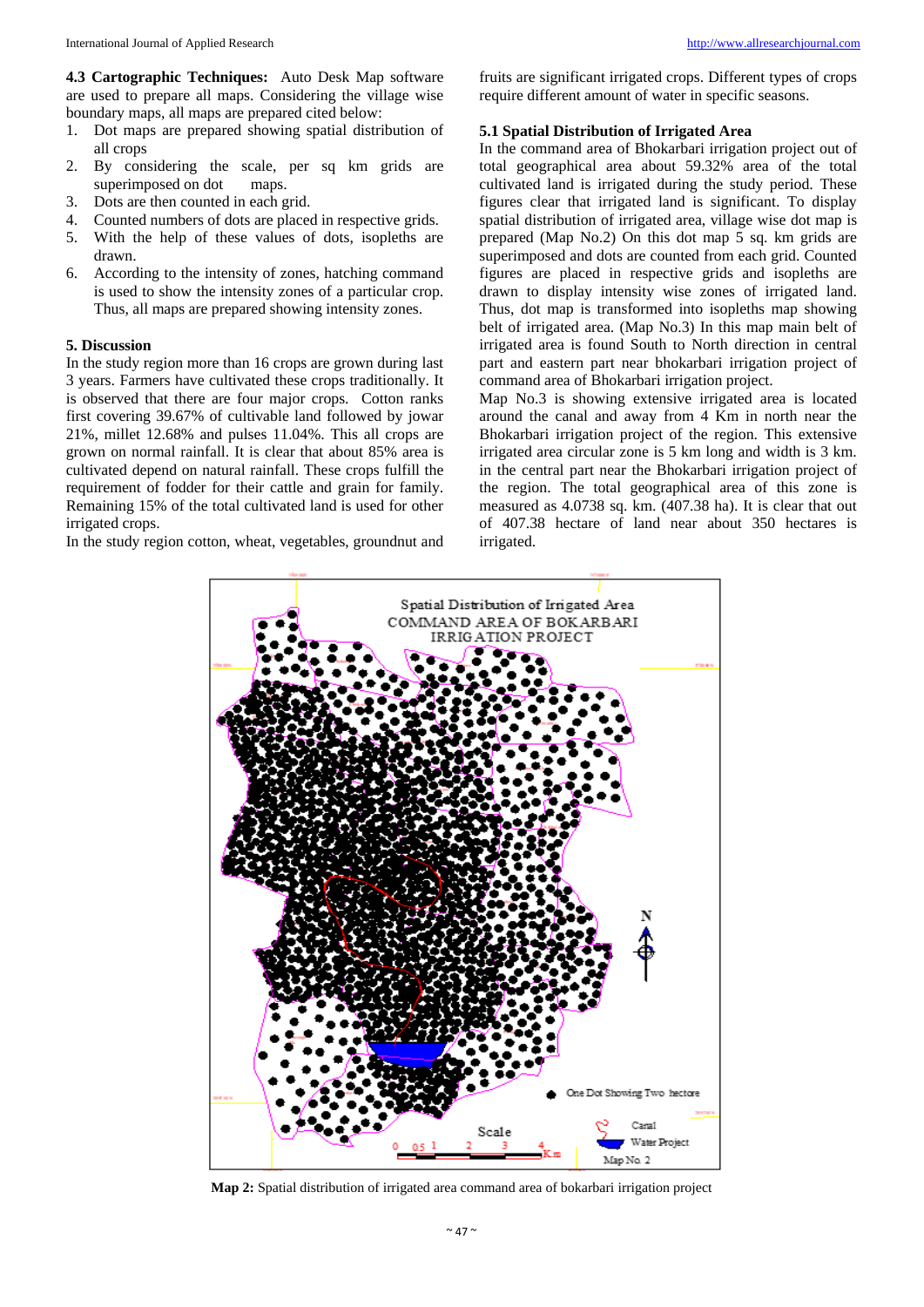

**Map 3:** Intensity irrigated area command area of bokarbari irrigation project

Out of total geographical area of this extensive irrigated area about 85.91% land is under irrigation. Around the central extensive irrigated area medium intensive of irrigated area has stretching South - North direction. In this area 350 to 300 ha of land is irrigated covering 1.9436 sq km.

In this area depth of rock sheet below the surface is found near about 10m deep. Therefore, in this area depth of ground water level is near about 10 m. In this irrigated area by wells imitates groundwater position as well as recharging rate of groundwater. Bhokarbari irrigation project helps to recharge the wells located on down slope which are up to 5 km long from the dam and when one goes away from this Bhokarbari irrigation project irrigated area, and recharging capacity of wells is found decreasing. In this area covered of village Bhokarbari, Holpimpri, Dabapimpri and Ratnapimpri is included.

# **5.3 Spatial Distribution of Significant Irrigated Crops:**

In the command area of Bhokarbari irrigation project near about six to eight crops have occupied maximum cultivated area. These significant crops Cotton, Wheat, Vegetables, Other Grain crops, Groundnut and Guava crops have covered near about 88% of the total irrigated area.

Farmers of the study region try to get maximum crop production with minimum rainfall and short supply of groundwater resources. In the study area cropping pattern, irrigation system and small size of every farm display economic condition of the farmers.

In the study region Cotton, Wheat, Vegetables, Other Grain crops, Groundnut and Guava are dominant irrigated crops. Different types of crops require different amount of water in specific seasons.

**5.4 Cotton:** This study region famous for white gold like us cotton crop. Cotton is fist ranking irrigated cash crop in the command area of Bhokarbari irrigation project because of Alluvium and deep black soil has created favorable edaphic condition for the growth of cotton crop. Farmers grow this crop with the help of supplementary irrigation during few days before the arrival of monsoon season.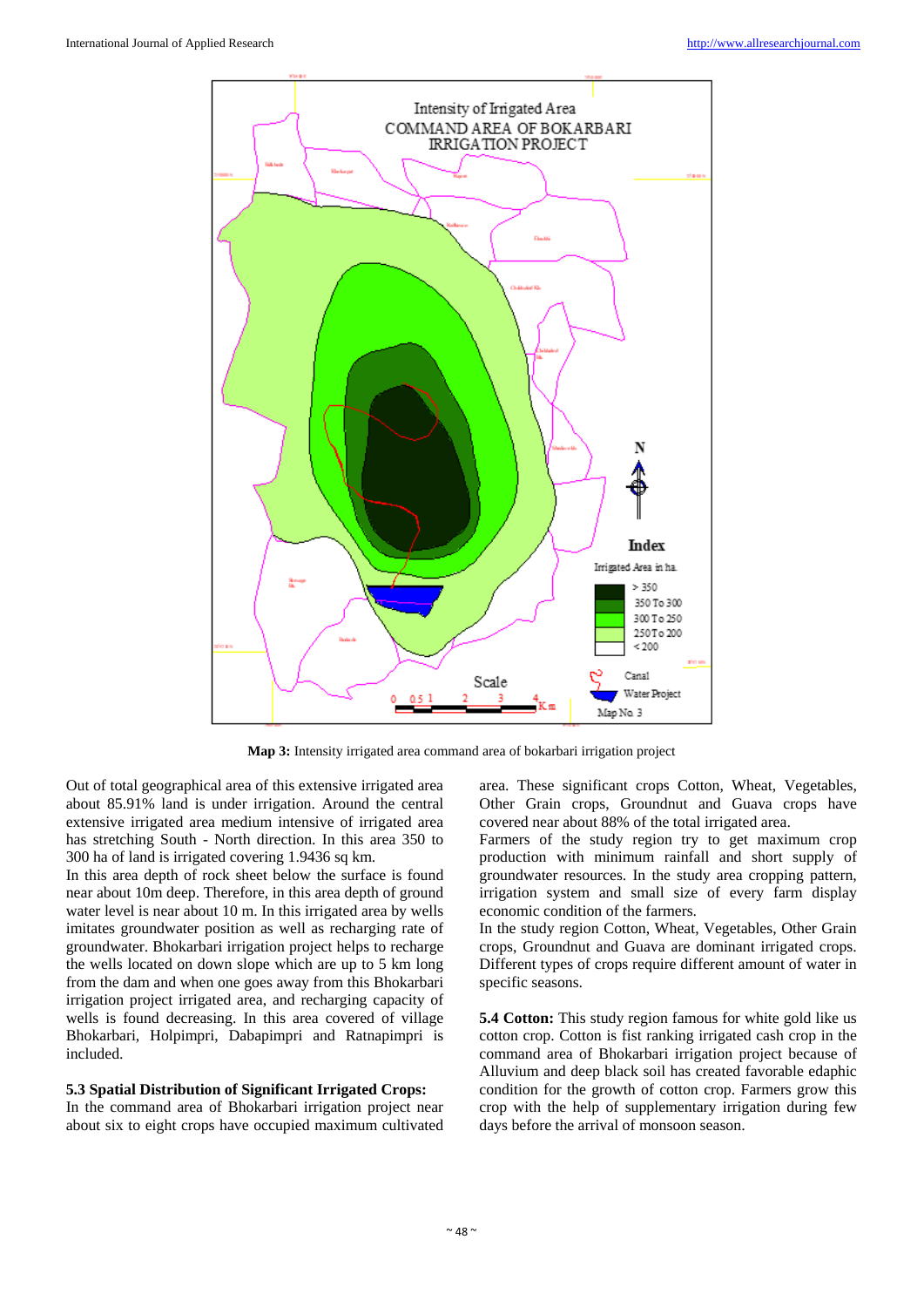| <b>Irrigated Crops</b>    | % To Total Irrigated area | <b>Status</b> |
|---------------------------|---------------------------|---------------|
| Cotton                    | 42.82                     | Significant   |
| Wheat                     | 17.17                     |               |
| Vegetable                 | 13.09                     |               |
| Other Grain crops         | 8.58                      |               |
| Groundnut                 | 3.76                      |               |
| Guava                     | 3.56                      |               |
| Chilly                    | 2.41                      | Insignificant |
| <b>Other Fruits</b>       | 2.35                      |               |
| Banana                    | 1.23                      |               |
| Lemon                     | 1.16                      |               |
| Onion                     | 0.70                      |               |
| Corn                      | 0.12                      |               |
| <b>Yellow Gram</b>        | 0.05                      |               |
| Chickoo                   | 0.04                      |               |
| % To Total Irrigated Land | 100                       |               |

**Table 1:** Proportion of Irrigated Crops in the Command Area of Bhokarbari Irrigation Project

**Source:** Tehsil Office- Record No 20

Table No.1 is showing proportion of cropped land under irrigation. This table clears that out of total irrigated land about 42.82% area is found under cotton this crop is the leading position. To find out real distribution of cotton area dot map prepared. This dot map is transformed in to isopleths map showing different intensity zones of cotton cultivation. Thus, cotton belt is demarcated. It is interesting to note that entire cotton cultivation belt is observed in the central part and NE and NW part of study region. There are three most intensive pockets having more than 250 hectares of land under cotton crop. Approximately more than 80% of the total geographical area is found under this crop. It is clear that cotton crop requires very short amount of water to irrigate fields and such short supply of water is available in the wells located in the north part of Bhokarbari irrigation Project. In this area covered of village Bhokarbari, Holpimpri, Dabapimpri, Ratnapimpri, Kankaraj Bilali,

Ekrukhi and Fapore is included.

**5.5 Wheat:** Wheat is second ranking important seasonal irrigated crop generally farmers cultivate this crop during in the months of November & December.In the study region, an approximately 676.72 hectare of land (49.31%) is found under wheat crop.It is observed that during survey period farmers cultivate wheat crop those have medium storage of water in their wells.The total period required for wheat production is 4 months. It is clear that before the middle of March, farmers harvest this crop. During the survey farmers have reported that the supply of water in their wells remain up to the March.In the study regionare showing five intensity zones of wheat belt. All intensive zones of wheat are stretching SE-NW direction in the central part near the Bhokarbari irrigation Project of study region, there are two intensive Zones cited as below.

| <b>Intensity of Wheat Cultivated Area (ha)</b> | Geog. Area Covered in the intensity zone (sq.km) | % To Geog. Area Covered by Zone |
|------------------------------------------------|--------------------------------------------------|---------------------------------|
| >170                                           | 30.20                                            | 4.45                            |
| 170 To 130                                     | 43.21                                            | 6.38                            |
| 130 To 90                                      | 59.17                                            | 8.74                            |
| 90 To 50                                       | 78.32                                            | 11.58                           |
| 50 To 10                                       | 213.34                                           | 31.52                           |
| < 10                                           | 252.25                                           | 37.25                           |
| <b>Total Area</b>                              | 676.27                                           | 100.00                          |

**Source:** Tehsil Office- Record No 20

Table No.2 is prepared by measuring the area of all intensive zones cited as below.

**High Intensive Zone:** The area covered by this intensive zone is about 21.16% of the total area under wheat crop. In this zone more than 160 ha of land are found under wheat crop. This zone is located in central part near the Bhokarbari irrigation Project of the region, constant supply of groundwater during pre and post monsoon period, low depth of rocks sheet beneath the surface etc favorable condition is found.

**Medium Intensive Zone:** This zone is found around the intensive zone, covering about 20.56% of the total wheat cultivation. It clears that, in the north of Bhokarbari irrigation Project of the region, Bhokarbari project and Canal help to recharging groundwater to wheat belt, that's

why wheat belt is thrives well there. In this area covered of village Bhokarbari, Holpimpri, Dabapimpri, Ratnapimpri, Kankaraj Bilali, Ekrukhi, Fapore, Kolpimri, Vanjari and Sadawan are included.

**5.6 Vegetables Belt:** In the study region vegetables is third ranking position. This region is famous for vegetables in the district. In the group of vegetable crops leady figure, chilly, bringer, tomato, onion, guar, coaly flowers and leafy vegetables are included. This group has occupied, an approximately 514.10 hectare of land (37.46%) is found under of vegetables. All these crops require short period. There are vegetables crops like leady figure, chilly, bringer, tomato, onion, guar, coaly flowers and leafy vegetables help to increase the income of farmers in short duration. In the study region is only one pocket having intensive cultivation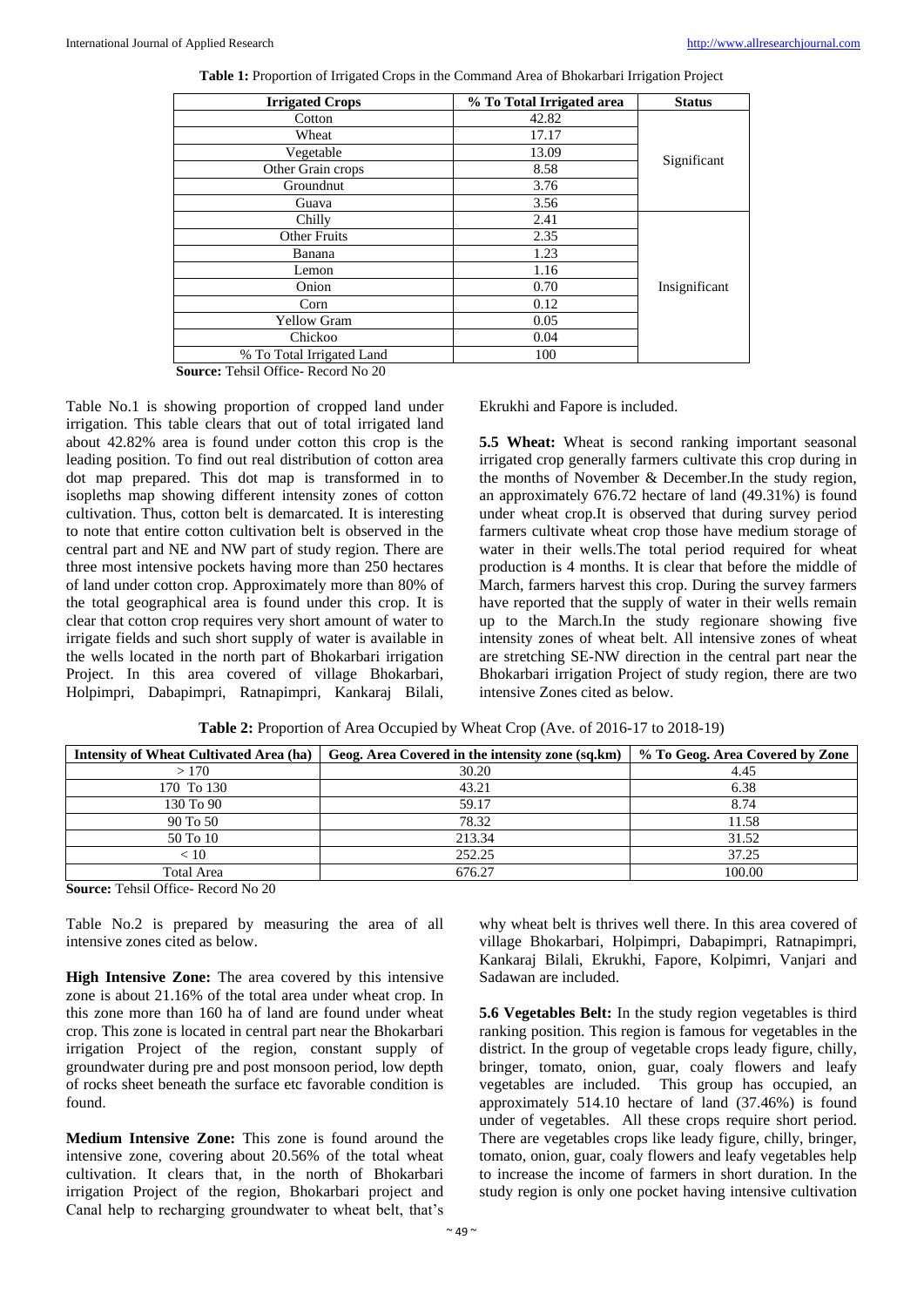of vegetable having more than 40 hectares of area under vegetable.

Table No.3 is prepared by measuring the area of all intensive zones of vegetable belt shown in the map. This

table clearly reveals that high intensity of vegetable (more than 160 ha) is found in 21.23 sq. km. area. This intensive belt is found in the North of Bhokarbari irrigation Project.

**Table 3:** Proportion of Area Occupied by Vegetables crop (Ave. of 2016-17 to 2018-19)

| Intensity of Wheat Cultivated Area (ha) | Geog. Area Covered in the intensity zone (sq.km) | % To Geog. Area Covered by Zone |
|-----------------------------------------|--------------------------------------------------|---------------------------------|
| >160                                    | 21.23                                            | 3.82                            |
| 160 To 130                              | 35.56                                            | 6.40                            |
| 130 To 100                              | 45.12                                            | 8.13                            |
| 100 To 70                               | 83.48                                            | 15.04                           |
| 70 To 40                                | 176.89                                           | 31.88                           |
| < 40                                    | 192.54                                           | 34.70                           |
| <b>Total Area</b>                       | 554.12                                           | 100.00                          |

**Source:** Tehsil Office- Record No 20

It is clear that where ground water is insufficient, farmers they prefer short duration vegetable crops grown successfully on short supply of water and this vegetable crop helps to increase the income of farmers.

**5.7 Other Grain Crops:** In the study region, out of total irrigated land about 8.58% area is found under other grain crops. In the group of other irrigated crops rabbi Jowar, yellow gram, corn etc are included. These crops are grown both as *kharif* and *rabbi c*rop. All these crops are cultivated during winter season; require supplementary irrigation after monsoon season. The total period of these crops is about 3 to 4 months. It is clear that these crops require short amount of water to irrigate the fields. In the study region are one intensity zones. This Zone one is found 5 km in the central part of the region, north of Bhokarbari irrigation Project, this intensity zones stretching along canal. In this zone more than 90 hectare of land is observed under other irrigated crops. This zone is benefited by groundwater recharged by Bhokarbari irrigation Project and canal. In this area covered of village Bhokarbari, Holpimpri, Dabapimpri, Kankaraj, Bilali, Shevage and Kolpimri is included.

**5.8 Groundnut:** Groundnut is fifth ranking crop cultivates during winter period (December- January). This crop also requires a period of 4 months. April and May are the harvesting months. At the time of harvesting, short supply of irrigation is needed. Where live supply of groundwater during summer period is available, groundnut is cultivated there. In the study region about 3.76% land is found under groundnut crop. It is clear that groundnut crop requires sufficient supply of groundwater during summer. Out of total irrigated land about 3.76% area is found under groundnut crop. In the study region Shedave Bk, ShedaveKh, Chikhalod, Holpimpri, Kanhere, Fapore villages are producing groundnut where more than 30 hectare of land is found under this crop. All these villages are located nearby the East and West Boundary of study region.

**5.9 Guava:** Guava is sixth ranking fruit crop grown successfully in the study region. This crop is perennial requires short but continuous supply of groundwater throughout the year. Where scanty supply is available, farmers cultivates guava. Most of the farmers growing guava, are irrigating the fields using drip irrigation. Out of total irrigated land about 3.56% area is contributed by this crop. In the study region are one intensity zones in which

more than 20 hectares of land is found under guava plants. This intensive zone of guava is stretching N-E direction. In this zone covered of village Sadawan, Kolpimri, Kanhere, Fapore and Chakave is included.

# **5.10 Spatial Distribution of Insignificant Irrigated Crops**

In the study region this group of insignificant crops Banana, sugarcane chilly, corn, lemon, onion, yellow gram, chickoo, other fruits etc are included. Out of total irrigated land about 8.06% area is found under these crops. There is only three villages Bhokarbari, Holpimpri, Dabapimpri having more than 30 hectare of land under these crops. Medium concentration is found in 9 villages namely Sadawan, Kolpimri, Kanhere, Fapore, Chakave, Kankaraj, Bilali and Ratnapimpri etc. It is interesting to note that Fapore, Bilkhede and Kankaraj is only three village having ample source of groundwater on which Banana and sugarcane are successfully grown.

# **6. Conclusion**

It is clear that Bhokarbari irrigation Project is recharging the sub soil groundwater. storage. Depth and dip of rock sheet plays a significant role to recharge sub soil groundwater storage. Depth of rocks is gradually decreasing toward north, east and west direction. Near the Bhokarbari irrigation Project of the study area, depth of rock is very near to the surface.

Due to overall effect of Bhokarbari irrigation Project, central part of the study region has potential groundwater storage. Therefore, intensive irrigated land is observed South to North direction in central part of the study region. Hence farmers prefer to cultivate seasonal irrigated crops such as Cotton and Wheat in the central part of study region. Those crops require short time irrigation during winter season; they are concentrated around the high potential zone of groundwater.

It is noteworthy fact that the in the study region perennial significant irrigated crops are absent. Here scanty supply groundwater is available, farmers cultivates seasonal irrigated crops. Fapore, Bilkhede and Kankaraj are only three villages having ample source of groundwater on which perennial irrigated Banana and sugarcane are successfully grown.

It is concluded that where groundwater is ample farmers prefer perennial irrigated crops and where ground water is insufficient, farmers they prefer short duration crops. The central part of study region suitable for growing cotton, wheat, Groundnut and vegetable crops successfully on short